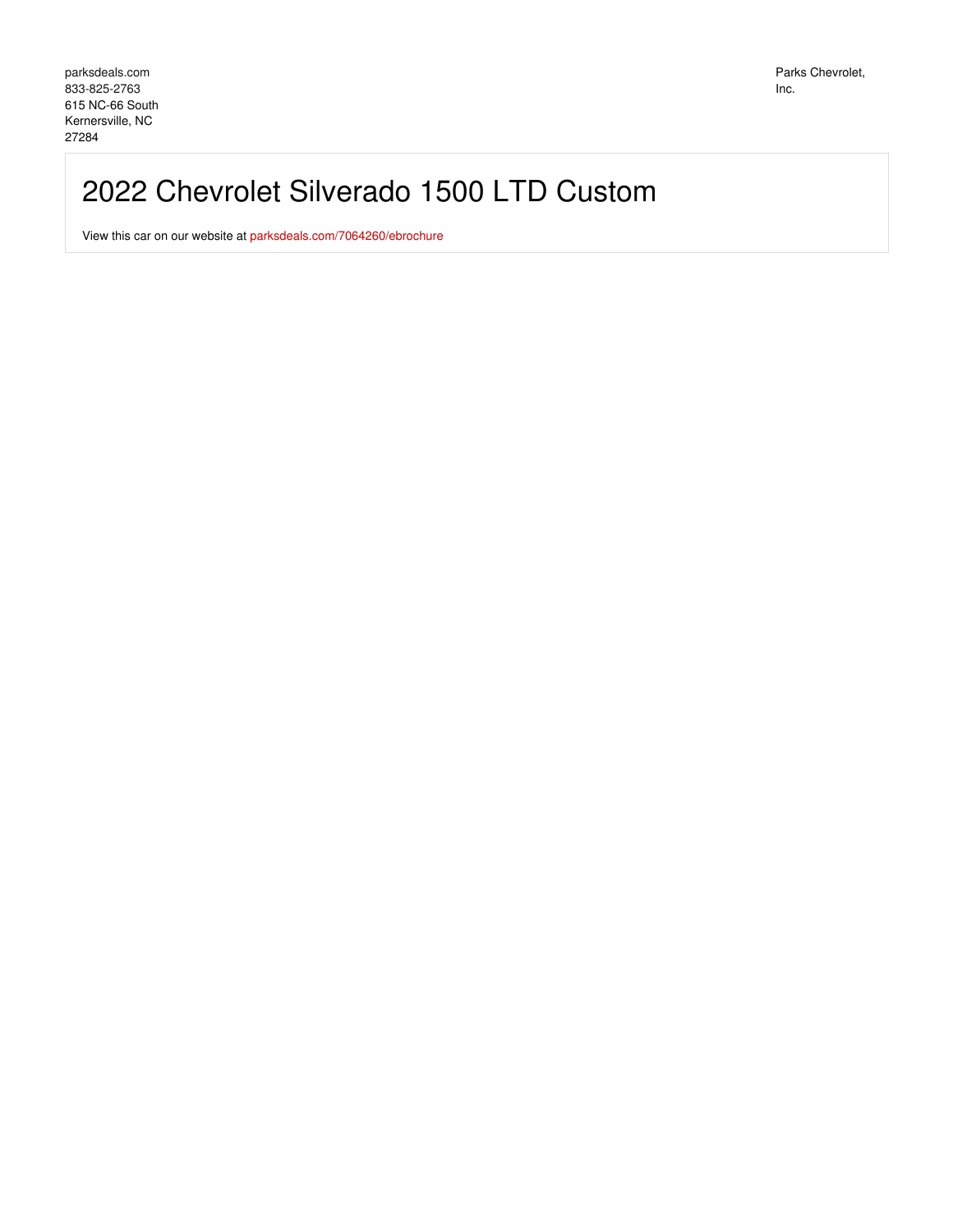

Our Price **\$44,700**

Retail Value **\$45,200**

# **Specifications:**

| Year:             | 2022                      |
|-------------------|---------------------------|
| VIN:              | 1GCPYBEK6NZ198115         |
| Make:             | Chevrolet                 |
| Stock:            | 198115                    |
| Model/Trim:       | Silverado 1500 LTD Custom |
| <b>Condition:</b> | New                       |
| Body:             | Pickup Truck              |
| Exterior:         | Black                     |
| Engine:           | ENGINE, 2.7L TURBO        |
| Interior:         | Jet Blk Clth Cloth        |
| Mileage:          | 0                         |
| Drivetrain:       | 4 Wheel Drive             |
| Economy:          | City 17 / Highway 20      |

2022 Chevrolet Silverado 1500 Custom Black 2.7L Turbo 4WD 8- Speed Automatic

8-Speed Automatic, 4WD, Black Cloth, 3.5" Monochromatic Display Driver Info Center, 4" Black Round Assist Steps (LPO), Apple CarPlay/Android Auto, Black Chrome Exhaust Tip (LPO), Bluetooth?? For Phone, Body Color Grille, Chevrolet Connected Access Capable, Chevytec Spray-On Black Bedliner, Color-Keyed Carpeting Floor Covering, Custom Convenience Package, Custom Value Package, Deep-Tinted Glass, Electric Rear-Window Defogger, Electronic Cruise Control, EZ Lift Power Lock & Release Tailgate, Front Frame-Mounted Black Recovery Hooks, Front Rubberized Vinyl Floor Mats, Hitch Guidance, Infotainment Package, LED Cargo Area Lighting, Manual Tilt Wheel Steering Column, OnStar & Chevrolet Connected Services Capable, Power Door Locks, Power Front Windows w/Driver Express Up/Down, Power Front Windows w/Passenger Express Down, Power Rear Windows w/Express Down, Preferred Equipment Group 1CX, Rally Edition, Rear 60/40 Folding Bench Seat (Folds Up), Rear Rubberized-Vinyl Floor Mats, Remote Keyless Entry, Remote Vehicle Starter System, SiriusXM Radio, Standard Tailgate, Theft Deterrent System (Unauthorized Entry), Trailering Package, Wheels: 20" x 9" High Gloss Black Painted Alum, Wi-Fi Hot Spot Capable.

Contact us online at www.parkscharlotte.com or give us a call at (704) 288-0662 to have your questions answered, obtain a price quote for this vehicle, or schedule your test drive today. Our prices cannot be beat! Come visit us at 8530 IKEA BLVD CHARLOTTE NC. Price excludes administrative, origination, documentary, procurement and/or other administrative fee. You may or may not qualify for all rebates. Price does not include tax, tag, and fees. Price does not include any aftermarket products, bodies, or upfits. Price includes applicable rebates:\$500 - Purchase Bonus Cash. Exp. 04/04/2022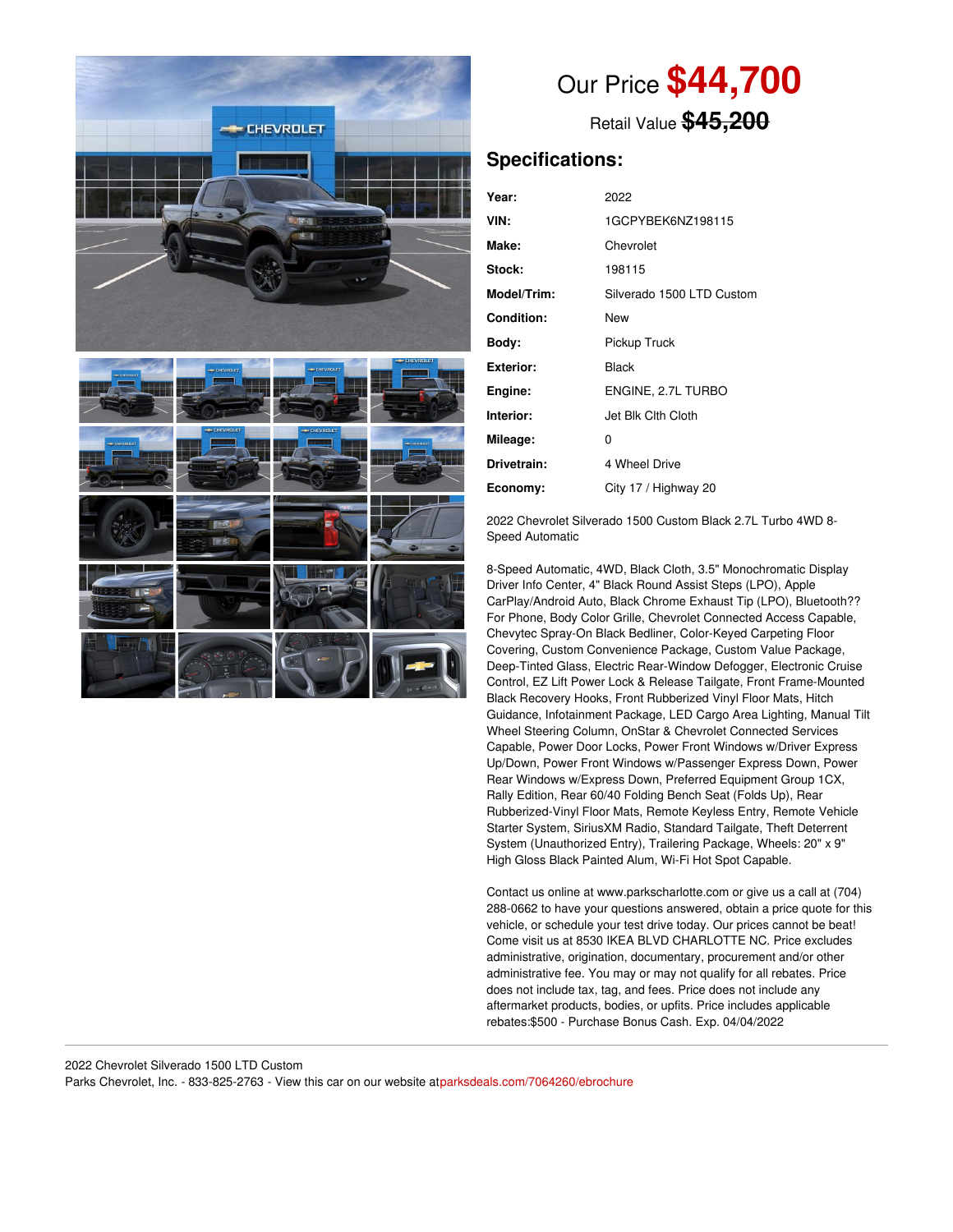

#### 2022 Chevrolet Silverado 1500 LTD Custom

Parks Chevrolet, Inc. - 833-825-2763 - View this car on our website a[tparksdeals.com/7064260/ebrochure](file:///7064260/ebrochure)

# **Installed Options**

### **Interior**

- Seats, front 40/20/40 split-bench with covered armrest storage Seat trim, Cloth
- Seat adjuster, driver 4-way manual- Seat adjuster, passenger 4-way manual
- Seat, rear 60/40 folding bench (folds up), 3-passenger (includes child seat top tether anchor)
- Floor covering, color-keyed carpeting
- Floor mats, rubberized vinyl, front (Deleted when LPO floor liners are ordered.)
- Floor mats, rubberized-vinyl rear (Deleted when LPO floor liners are ordered.)
- Steering wheel, urethane
- Steering column, Tilt-Wheel, manual with wheel locking security feature
- Instrument cluster, 6-gauge cluster featuring speedometer, fuel level, engine temperature, tachometer, voltage and oil pressure
- Driver Information Center, 3.5" diagonal monochromatic display
- Exterior Temperature Display located in radio display
- Compass located in instrument cluster- Rear Seat Reminder
- Window, power front, drivers express up/down
- Window, power front, passenger express down- Windows, power rear, express down
- Door locks, power- Remote Keyless Entry, with 2 transmitters
- Remote vehicle starter system
- Cruise control, electronic with set and resume speed, steering wheel-mounted
- Theft-deterrent system, unauthorized entry- Power outlet, front auxiliary, 12-volt
- USB ports, 2 (first row) located on instrument panel
- Air conditioning, single-zone manual, semi-automatic- Air vents, rear, heating/cooling
- Defogger, rear-window electric- Mirror, inside rearview, manual tilt
- Assist handles front A-pillar mounted for driver and passenger, rear B-pillar mounted
- Chevrolet Connected Access capable (Subject to terms. See onstar.com or dealer for
- details.)

## **Exterior**

- Wheel, 17" x 8" (43.2 cm x 20.3 cm) full-size, steel spare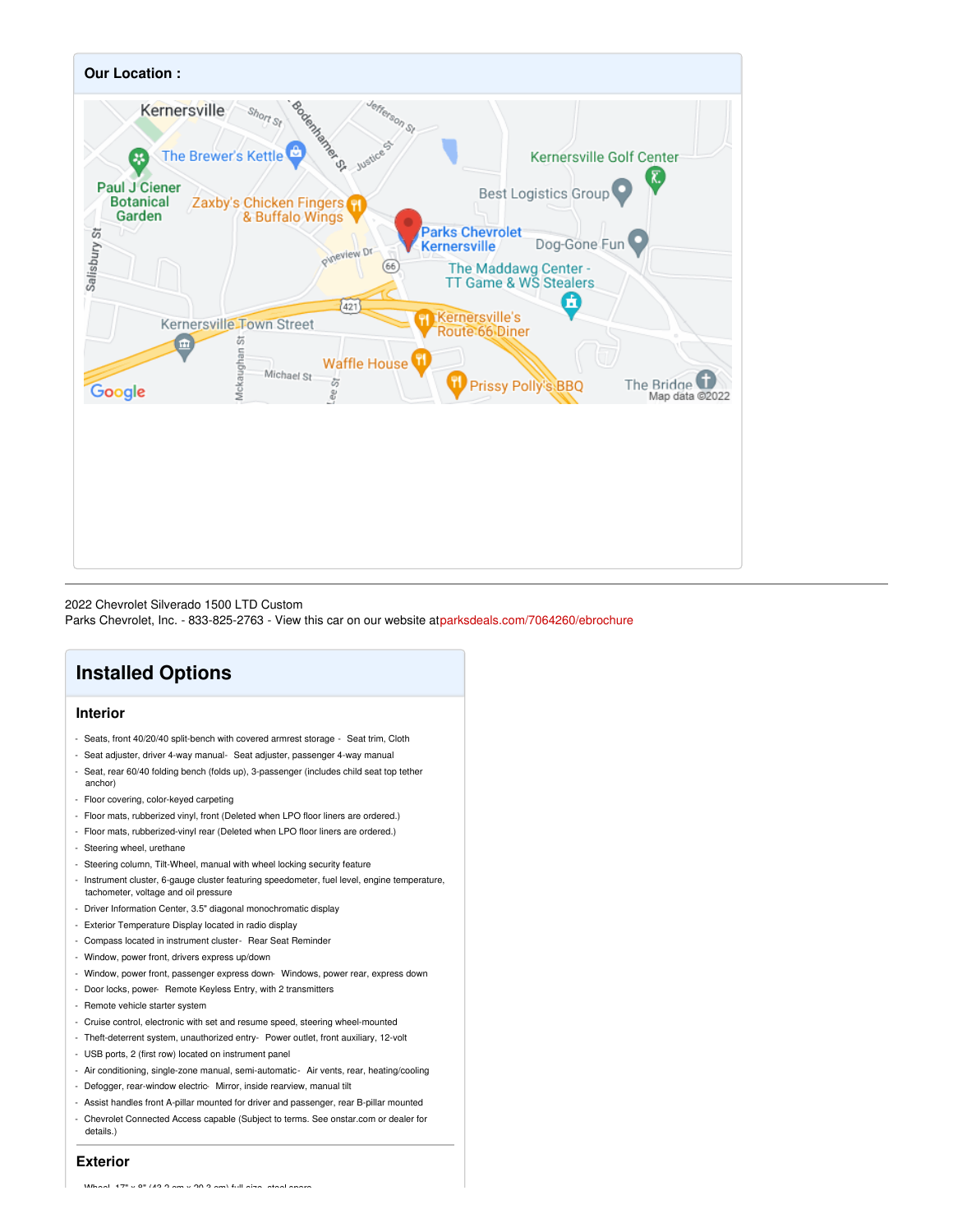- Wheel, 17" x 8" (43.2 cm x 20.3 cm) full-size, steel spare
- Tire carrier lock, keyed cylinder lock that utilizes same key as ignition and door
- Bumper, front (Body-color.)- Bumper, rear (Body-color.)- CornerStep, rear bumper
- Recovery hooks, front, frame-mounted, Black
- Cargo tie downs (12), fixed rated at 500 lbs per corner
- Grille (Body color bars with black mesh inserts.)
- Headlamps, halogen reflector with halogen Daytime Running Lamps
- Lamps, cargo area, cab mounted integrated with center high mount stop lamp, with switch in bank on left side of steering wheel
- LED Cargo Area Lighting located in pickup bed, activated with switch on center switch bank or key fob
- Taillamps, LED with signature- Mirrors, outside heated power-adjustable
- Glass, deep-tinted- Door handles, Black- Tailgate and bed rail protection cap, top
- Tailgate, standard
- Tailgate, gate function manual with EZ Lift includes power lock and release
- Tire, spare 255/80R17SL all-season, blackwall- Tires, 275/60R20 all-season, blackwall
- Wheels, 20" x 9" (50.8 cm x 22.9 cm) Bright Silver painted aluminum

#### **Safety**

- Seats, front 40/20/40 split-bench with covered armrest storage Seat trim, Cloth
- Seat adjuster, driver 4-way manual- Seat adjuster, passenger 4-way manual
- Seat, rear 60/40 folding bench (folds up), 3-passenger (includes child seat top tether anchor)
- Floor covering, color-keyed carpeting
- Floor mats, rubberized vinyl, front (Deleted when LPO floor liners are ordered.)
- Floor mats, rubberized-vinyl rear (Deleted when LPO floor liners are ordered.)
- Steering wheel, urethane
- Steering column, Tilt-Wheel, manual with wheel locking security feature
- Instrument cluster, 6-gauge cluster featuring speedometer, fuel level, engine temperature, tachometer, voltage and oil pressure
- Driver Information Center, 3.5" diagonal monochromatic display
- Exterior Temperature Display located in radio display
- Compass located in instrument cluster- Rear Seat Reminder
- Window, power front, drivers express up/down
- Window, power front, passenger express down- Windows, power rear, express down
- Door locks, power- Remote Keyless Entry, with 2 transmitters
- Remote vehicle starter system
- Cruise control, electronic with set and resume speed, steering wheel-mounted
- Theft-deterrent system, unauthorized entry- Power outlet, front auxiliary, 12-volt
- USB ports, 2 (first row) located on instrument panel
- Air conditioning, single-zone manual, semi-automatic- Air vents, rear, heating/cooling
- Defogger, rear-window electric- Mirror, inside rearview, manual tilt
- Assist handles front A-pillar mounted for driver and passenger, rear B-pillar mounted
- Chevrolet Connected Access capable (Subject to terms. See onstar.com or dealer for details.)

#### **Mechanical**

- Exhaust, single outlet- Capless Fuel Fill- Brake lining wear indicator
- Brakes, 4-wheel antilock, 4-wheel disc with DURALIFE rotors
- Steering, Electric Power Steering (EPS) assist, rack-and-pinion
- Frame, fully-boxed, hydroformed front section- Alternator, 220 amps
- Battery, heavy-duty 730 cold-cranking amps/80 Amp-hr, maintenance-free with rundown protection and retained accessory power
- Four wheel drive
- Transfer case, single speed electronic Autotrac with push button control (4WD models only) - Automatic Stop/Start
- GVWR, 7000 lbs. (3175 kg) (Requires Crew Cab or Double Cab 4WD model and (L3B) 2.7L Turbo engine.)
- Durabed, pickup bed- Rear axle, 3.42 ratio
- Transmission, 8-speed automatic, electronically controlled with overdrive and tow/haul mode. Includes Cruise Grade Braking and Powertrain Grade Braking
- Engine, 2.7L Turbo (310 hp [231 kW] @ 5600 rpm, 348 lb-ft of torque [471 Nm] @ 1500 rpm)

# **Option Packages**

## **Factory Installed Packages**

ENGINE, 2.7L TURBO (310 hp [231 kW] @ 5600 rpm, 348 lb-ft of torque [471 Nm] @

-